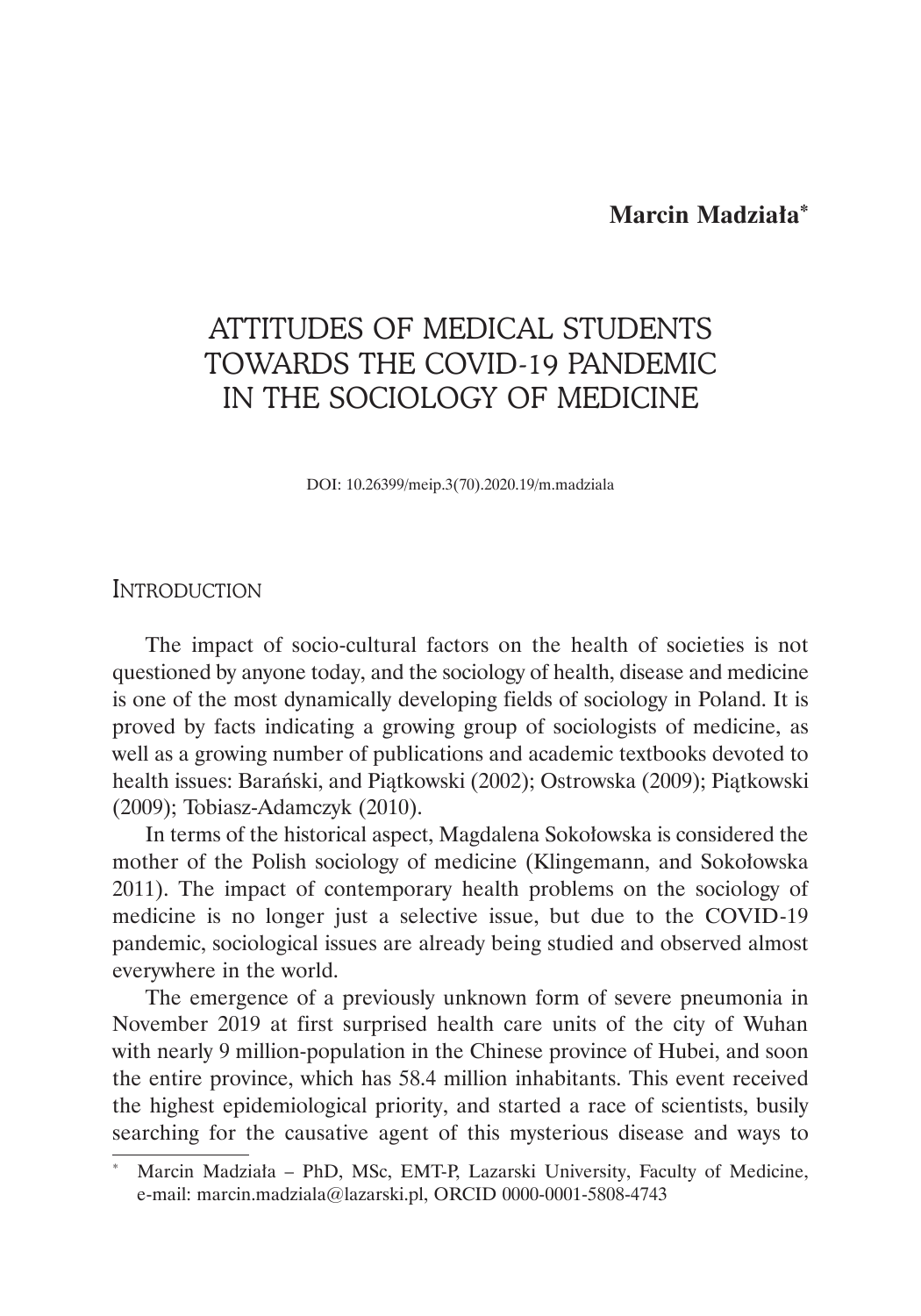combat it. The disease was named COVID-19 and the causative pathogen was named SARS-CoV-2 virus (Duszyński et al. 2020). According to the data of the Ministry of Health (Raport zakażeń koronawirusem 2021), from the identification of the first case in Poland, i.e. from 4 March 2020 to 21 March 2021, a total of 2 058 550 people were infected, 352 423 became ill, 1 656 827 recovered and 49,300 died.

The above statistical data clearly indicate problems which the sociology of medicine examines in a multifaceted manner, bearing in mind, among other things, the role, tasks, and efficiency of health care in fighting the pandemic, the social situation resulting from contracting the disease, the course of disease and further care resulting from complications, as well as the fact relating to the health situation after the end of the pandemic. Therefore, research into the attitudes of future physicians towards the current situation seems fully justified because, as students, they experience the beginning of their medical destinies related to the further treatment of patients who have and will have long-term complications following infection with the SARS-CoV-2 virus, as well as its pathogenic form COVID-19, which currently has one of the most severe courses.

# 1. Materials and Methods of Study

The study involved 150 medical students in their first, third and sixth year, who successfully completed the medical sociology course. There were 50 respondents in each year of study. In terms of gender, the majority were men (86), who constituted 57.33% of the respondents. The study was voluntary. For the research purposes, a questionnaire was used consisting of 7 questions, 2 of which required self-assessment concerning the occurrence of the pandemic and the level of knowledge about it, and 5 other aspects surveyed related to the sociology of medicine and diseases caused by the SARS-CoV-2 virus. Questions 4 and 6 were multiple-choice ones. The survey results were compiled with the use of Microsoft Excel for Office 365.

### 2. Results of the Survey

Question 1 asked for self-assessment of the students' awareness of the problem of the pandemic caused by the SARS-CoV-2 virus. The vast majority, 82% of the respondents, acknowledged the actual existence of the pandemic,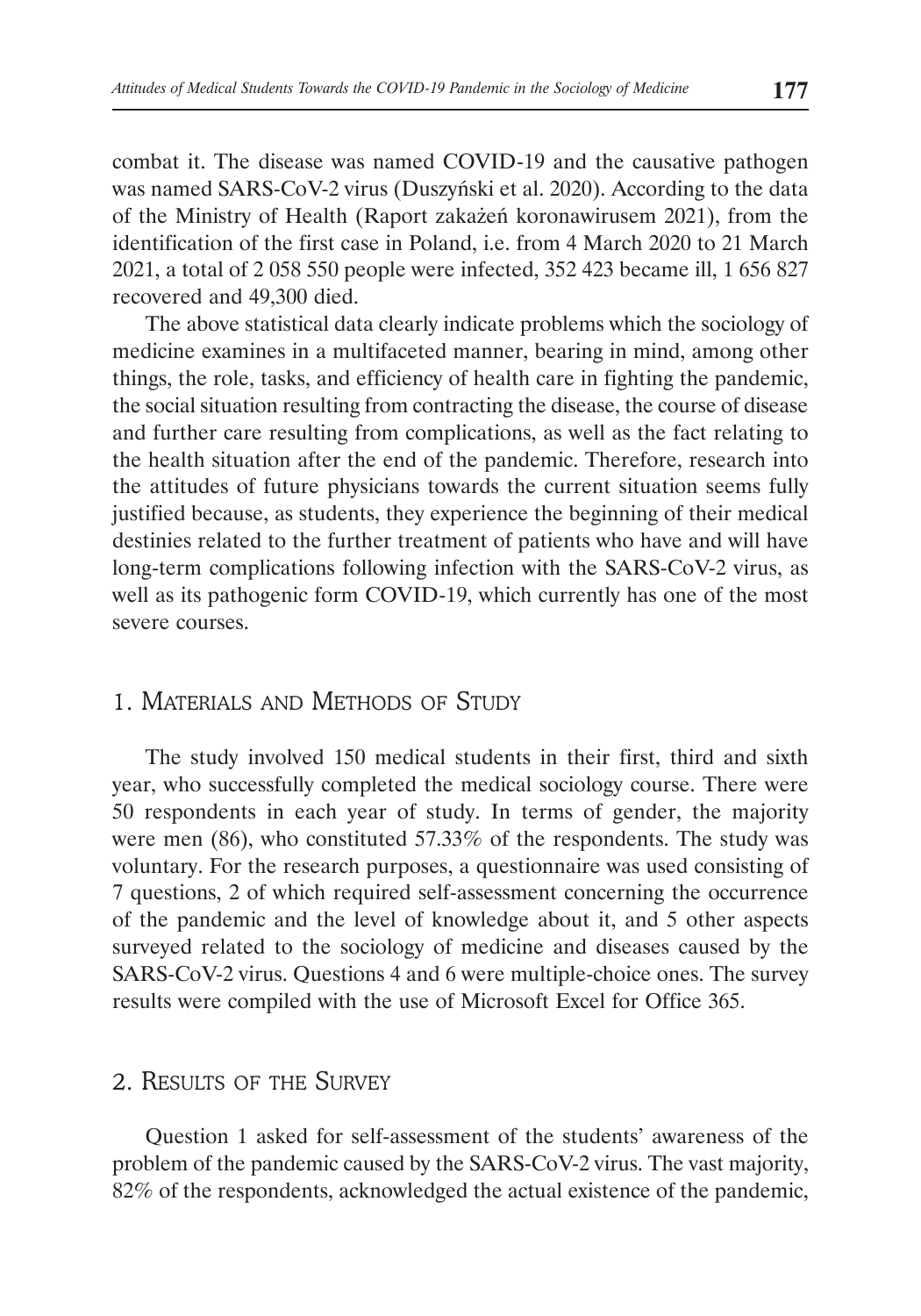14% did not recognise its existence, while only 6 persons did not express their opinion.

#### Figure 1

Question 1. In your opinion, how would you rate the phenomenon of the pandemic problem caused by the SARS-CoV-2 virus?



Source: author's own elaboration based on the survey.

In question 2, the respondents were asked whether the end of the epidemic would have any significance for their professional work. The majority (111) acknowledged the fact that the current pandemic will have an impact on the nature of their professional work. 30 students surveyed denied this and only 9 students could not decide.







Source: author's own elaboration based on the survey.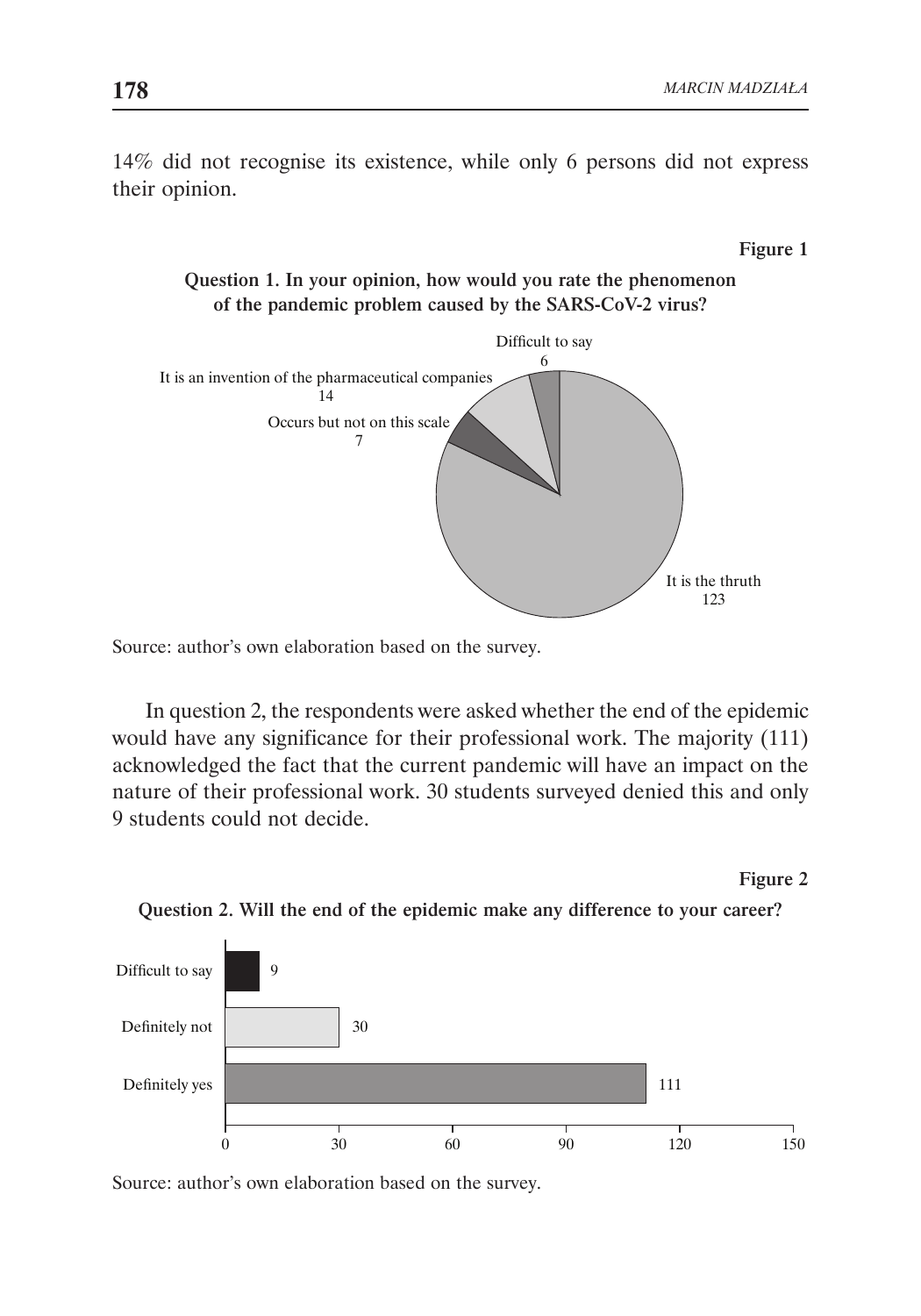Question 3 was intended for revealing whether sociological research into the occurrence of SARS-CoV-2 virus would be helpful in further treatment of patients. 94% of the students considered that sociological research would definitely be helpful in the further treatment of people who fell ill. Only 1 person considered it to be rather a fact, while the rest of the respondents denied it or could not decide.

Figure 3



Question 3. Will sociological studies in the aspect of SARS-CoV-2 virus be helpful for further treatment of patients?

In question 4, it was necessary to provide information about the impact of the pandemic on the Polish population. The vast majority (an average of 144) of the future physicians answered that it has a multifaceted dimension, which includes health, economic and social aspects. 35 of them also considered the political aspect.

Figure 4





\* Multiple-choice.

Source: author's own elaboration based on the survey.

Source: author's own elaboration based on the survey.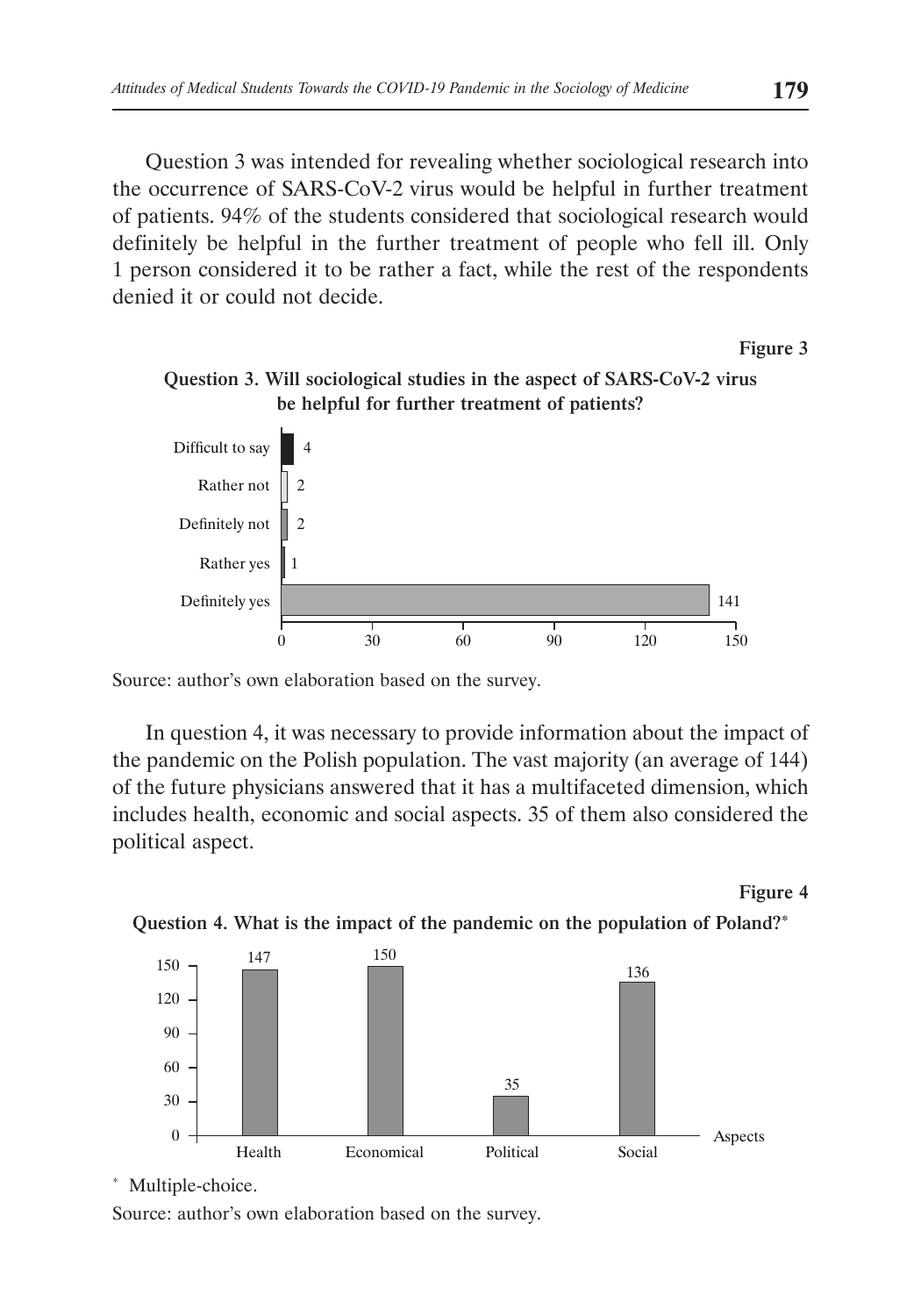Figure 5

Question 5 asked about the validity of vaccination in terms of the health of the world population. 118 respondents considered that preventive vaccinations have an impact on the development of the pandemic, which was the vast majority. 9 students specified harmfulness and lack of importance, while the rest could not specify their opinion.





Source: author's own elaboration based on the survey.

Question 6 concerned all activities within the aspect of the fight against the coronavirus and the state's preparedness. Health education, within the framework of which Poles have the opportunity to raise awareness of the pandemic, received the most positive opinions (78 respondents). The same number of the respondents assessed the state of finance allocated for the fight against coronavirus negatively. It should be noted that the small number of the answer "good" was received by actions related to health care units and those related to the health policy implemented by the state.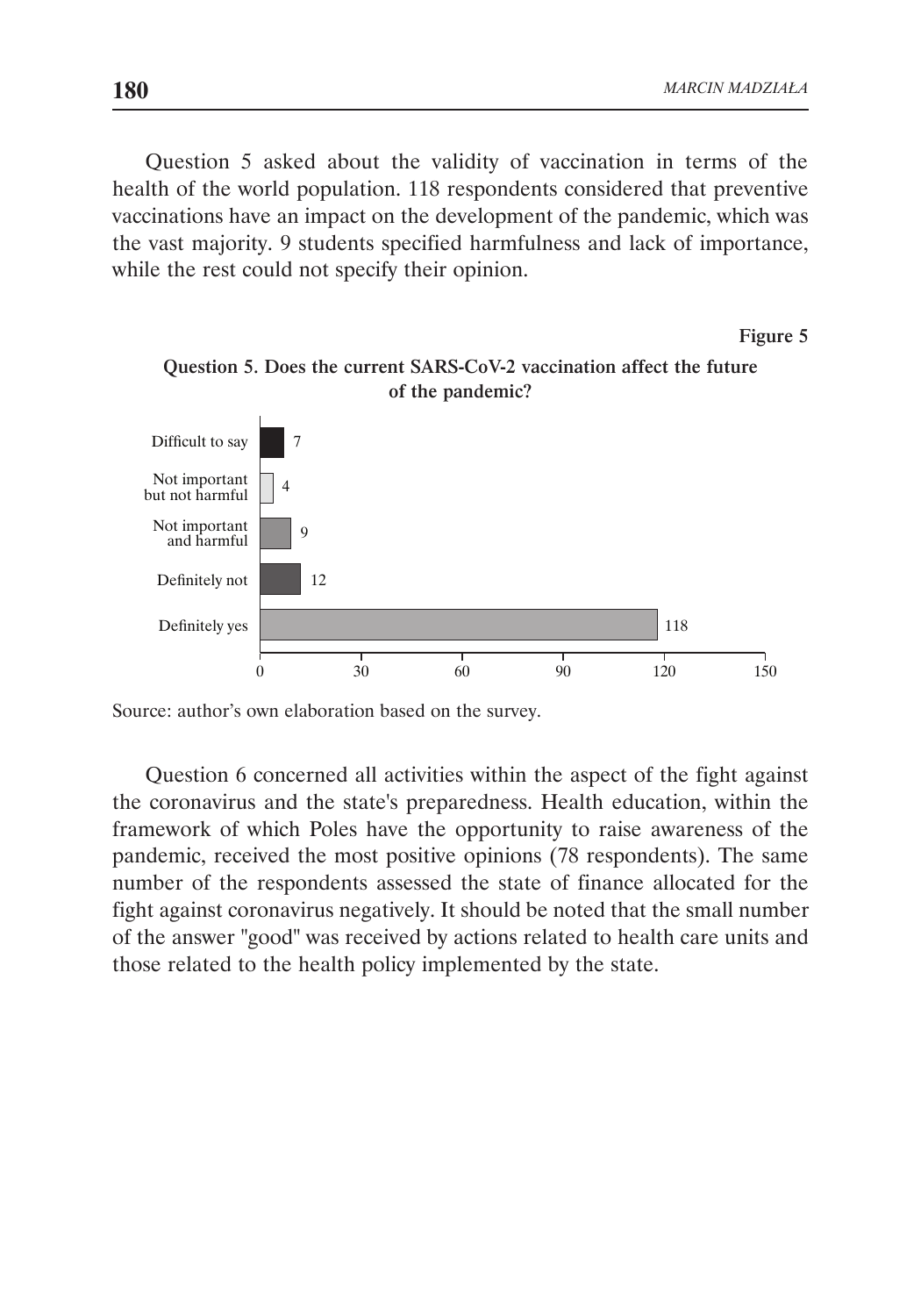



Question 6. How do you assess the different areas in terms of the fight against coronavirus in Poland?\*

\* Multiple-choice.

Source: author's own elaboration based on the survey.

Question 7 concerned the determination of one's own level of knowledge in each year of education, which links the fact of the pandemic and the role of the sociology of medicine. The vast majority of the students in their respective years of study  $(I - 92, III - 122, VI - 142)$  described their level as very good. It was also noted that 33 of them did not have a precise opinion.



Question 7. How would you rate your level of knowledge about the pandemic and the role of medical sociology in it?



Source: author's own elaboration based on the survey.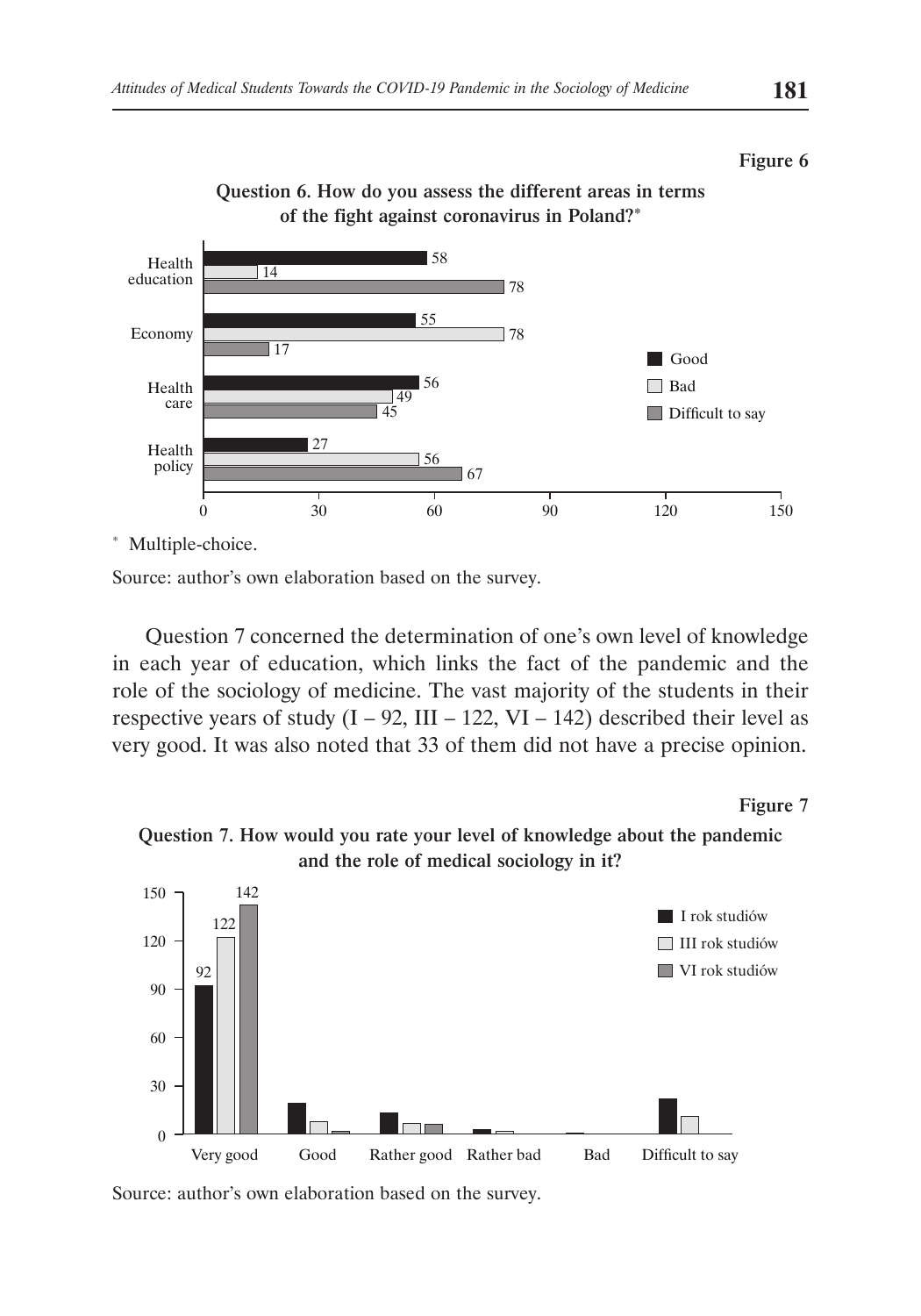# 3. Sociology of Medicine

The sociology of medicine is one of the few sub-disciplines that, having evolved out of general sociology but being based on its theoretical foundations and methodological assumptions applicable in increasingly developing empirical research, have achieved so much in a relatively short period of time. It has established itself not only in contemporary sociological thought, but also equally importantly in medical science, or health sciences in general (Tobiasz-Adamczyk 2015). Sociological research nowadays directly translates into these fields of medical science, and thus its beginning has important implications for the attitudes of future medical personnel. The sociology of medicine is taught at many key medical faculties as early as the first year of study. Although it seems incomprehensible to young medical students, experience shows that every experienced medical professional often becomes a sociologist, without even being aware of it.

The study of medical students examining the aspect of the sociology of medicine, after its interpretation, allows the lecturers of this subject to adopt appropriate attitudes, thus contributes to the constant correction of the content and methods in order to convey the idea of this field of science in the most understandable way. While analysing the sociological aspect of modern times, when we face a great epidemiological problem, it should also be remembered that the present day allows future medics unlimited access to all sources of information, especially so since the modern form of studying is closely related to access to computer solutions. The study by Łódzki (2017: 121–136) clearly indicates that traditional and social media not only reflect reality, but also create it. Interest in COVID-19 (measured by the intensity of the topic coverage on the Internet) is unrelated to the officially reported pressure of the virus (measured by frequency) and probably the physical risk of infection in Poland. As traditional media overtake social media, we recommend choosing traditional news media for rapid dissemination of information, but using social media for greater impact. Otherwise, public information campaigns may have less impact on the public than expected (Jarynowski et al. 2020).

The current epidemiological situation almost forces us to take sociological patronage over its aspects, due to the fact that further complications of the disease are unknown, and thus preparing future medics for analysis and observation is fully justified. The seemingly narrow field of sociology allows for adapting all methods in such a way that every medical professional that deals with patients will understand the socio-cultural dimension of the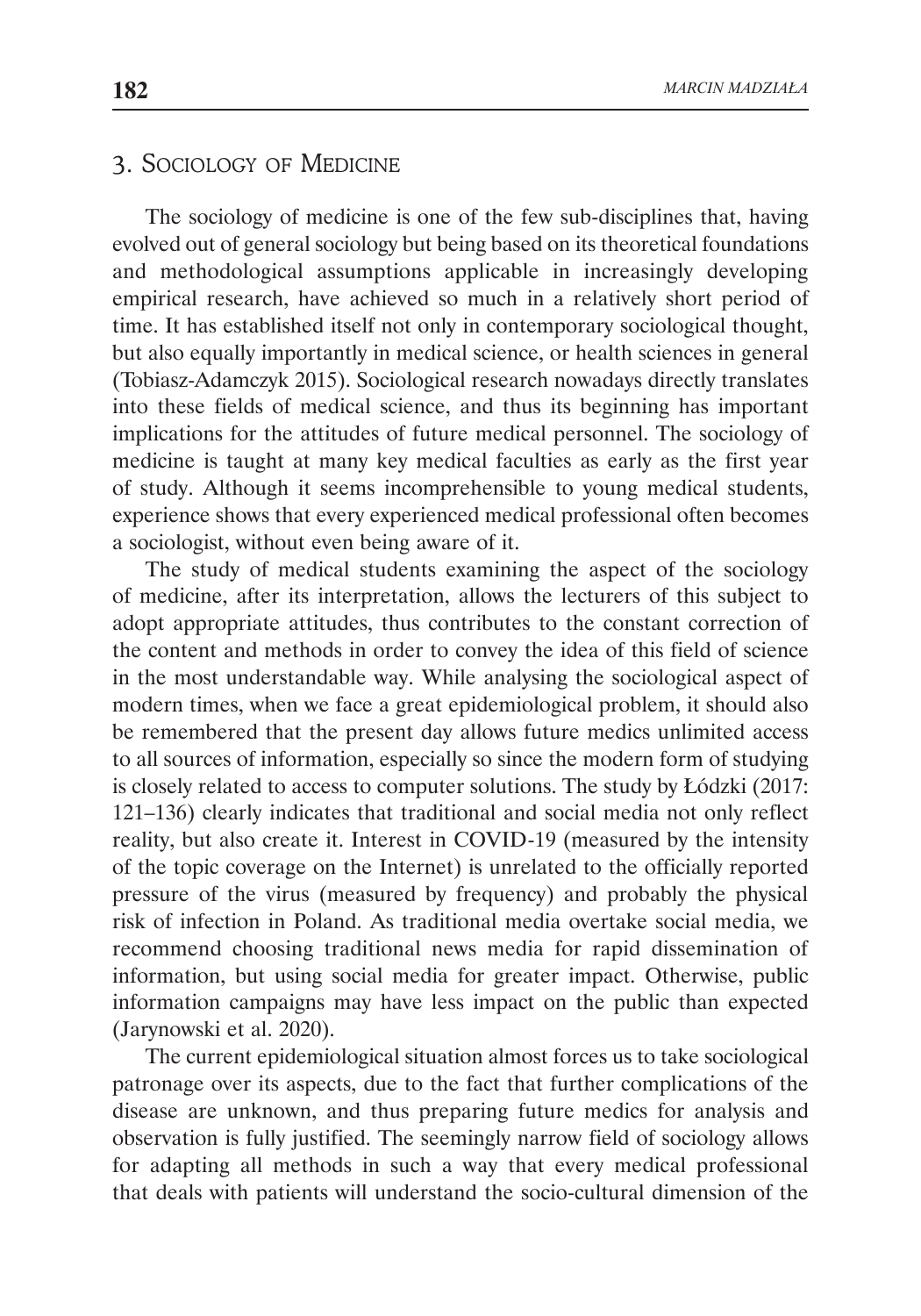sociology of medicine. Nowadays, sociologists collaborate with physicians in a multidisciplinary way, studying and analysing human health problems, improving the well-being and the quality of life of the population (Balarezo-López 2018). Linking the sociology of medicine to the actions and awareness of physicians, among others, allows for the creation of appropriate rules, attitudes, and responses, especially when the current pandemic has consequences for social relations at the level of mental and somatic health, which is not resolved in any way by any restrictions imposed by the governments of various countries (Gloster et al. 2020). A study by Wang et al. shows that the COVID-19 pandemic has a significant impact on the attitudes adopted by older people, manifested by a double increase in anxiety among this age group. Based on such analyses, it is concluded that more attention should be paid to the mental state of the elderly in rural areas and people kept in quarantine or persons close to the quarantined for the purpose of medical observation (Wang et al. 2020). The study of the attitudes and needs of students in terms of the sociology of medicine in the era of the SARS-CoV-2 pandemic is not only a need for analysis related to the future physician-patient relationship; in this case also a future physician aims to make sociologists of medicine aware of the needs in understanding the contemporary thoughts and attitudes adopted by students, as well as shaping their own scientific trends, since the further consequences of the pandemic are not yet known.

# **CONCLUSION**

The survey aimed to analyse the knowledge of and attitudes towards the occurrence of the prevailing pandemic. The group was divided in a way that allows for an objective assessment of the state of knowledge at levels pertinent to the stage of education at the medical faculty. As a result, it was noticed that the level of knowledge directly translates into the stages of education, which is related to the amount of education resulting from seminars, practical classes, as well as experience resulting from clinical classes and internship. The significance of the students' gender has not been demonstrated with respect to issues of social sensitivity.

When analysing the questions, it should be noted that 123 respondents considered the pandemic to be real, which suggests that their answers to further questions will indeed be conscious. Considering the sociological aspect of this study, it is pleasing that 111 students considered that the current pandemic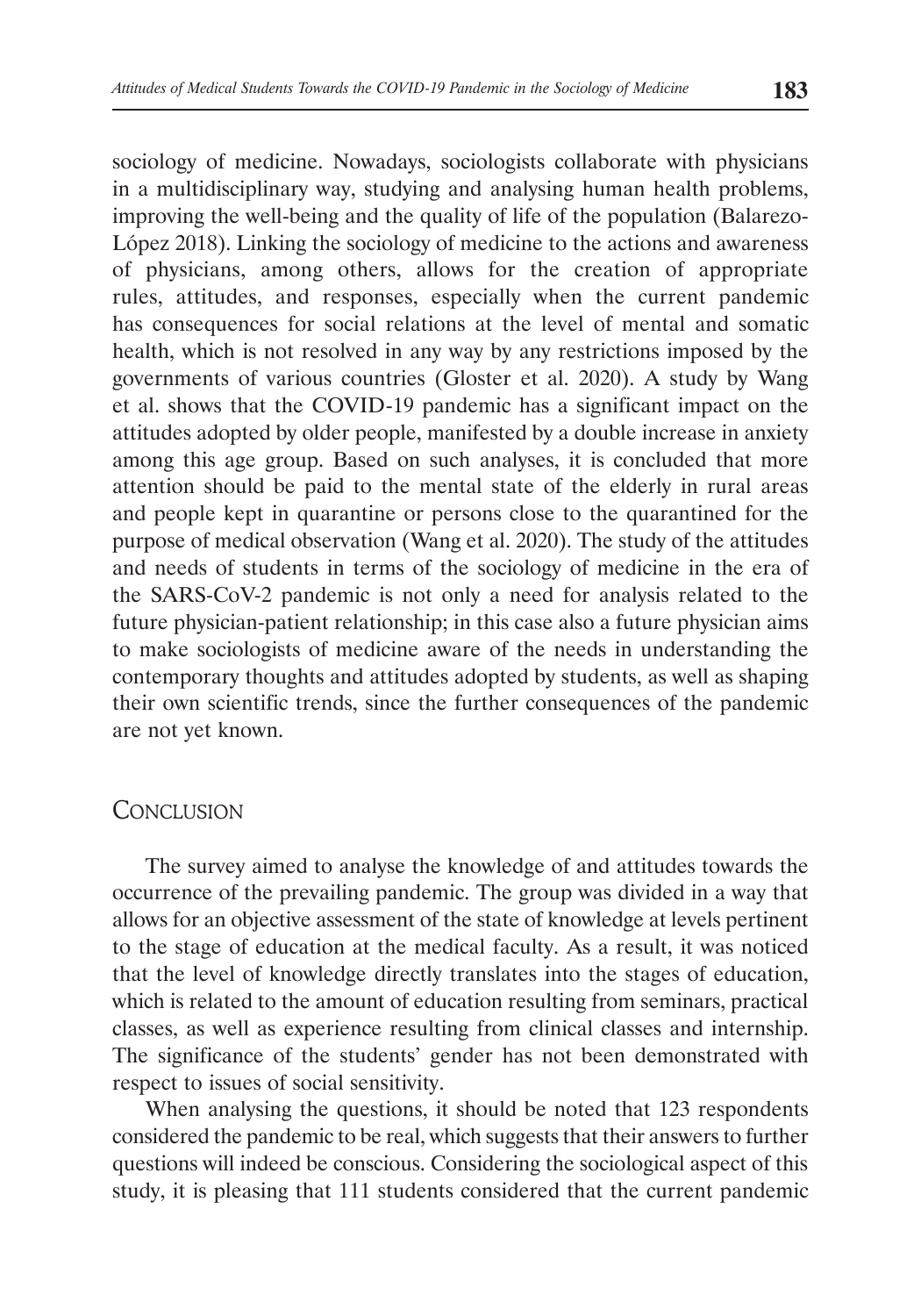would have an impact on their professional career. The answers "no" or "don't know" may be dictated by the lack of any experience or awareness of a specialisation, which will not translate directly into taking care of patients with postponed complications after their exposure to SARS-CoV-2. Another important value for sociological research was the question that sought to answer whether sociological research into the aspect of the occurrence of SARS-CoV-2 would be helpful in the further treatment of patients. The vast majority of students who were familiar with the concept of this field answered: "yes"; it was confirmed by 94% out of 150 respondents. Answering the question concerning the consequences of the pandemic for the Polish population, the respondents stated that most people bear health, economic and social consequences. According to the respondents, political issues concerned only a small part of the population. The observed increase in the number of infections and their consequences allows for such interpretation, which also directly affects the respondents themselves. Such a low ranking of the political aspect may be due to the fact that young people are not interested in it, and the amount of current political information forces them to consciously avoid this kind of topic. In the study, this aspect was raised most frequently among the sixth-year students, which may be considered the necessity for political observation from the perspective of graduation and pursuing a medical profession. What is very important for the sociology of medicine is the necessity for analysing currently performed vaccinations. In this question, the students were asked to indicate whether preventive vaccination has an impact on the development of the pandemic. 118 respondents answered that it is essential to its dimension. Others considered it irrelevant for various reasons or had no opinion. This was especially true for the firstyear students, who do not yet have epidemiological knowledge and thus may be sensitive to any reporting on social websites, in magazines, and mass media. Analysing the answers concerning the aspect of the state's actions in combating the pandemic, one can notice the positively evaluated influence of education on the awareness of the inhabitants of Poland. The evaluation of health care actions, health policy and economic actions were rated low. The impact of the reports on the increase in the number of cases, the number of ventilator beds or even the frustration of medical staff and their shortages were reflected in the respondents' answers. Also the economic dimension of the introduction of restrictions, the recognition of a country as a red zone, implies restrictions on civil liberties, which does not necessarily translate into the awareness of citizens in terms of the fight against the pandemic. The last question concerned the students' self-assessment in relation to the link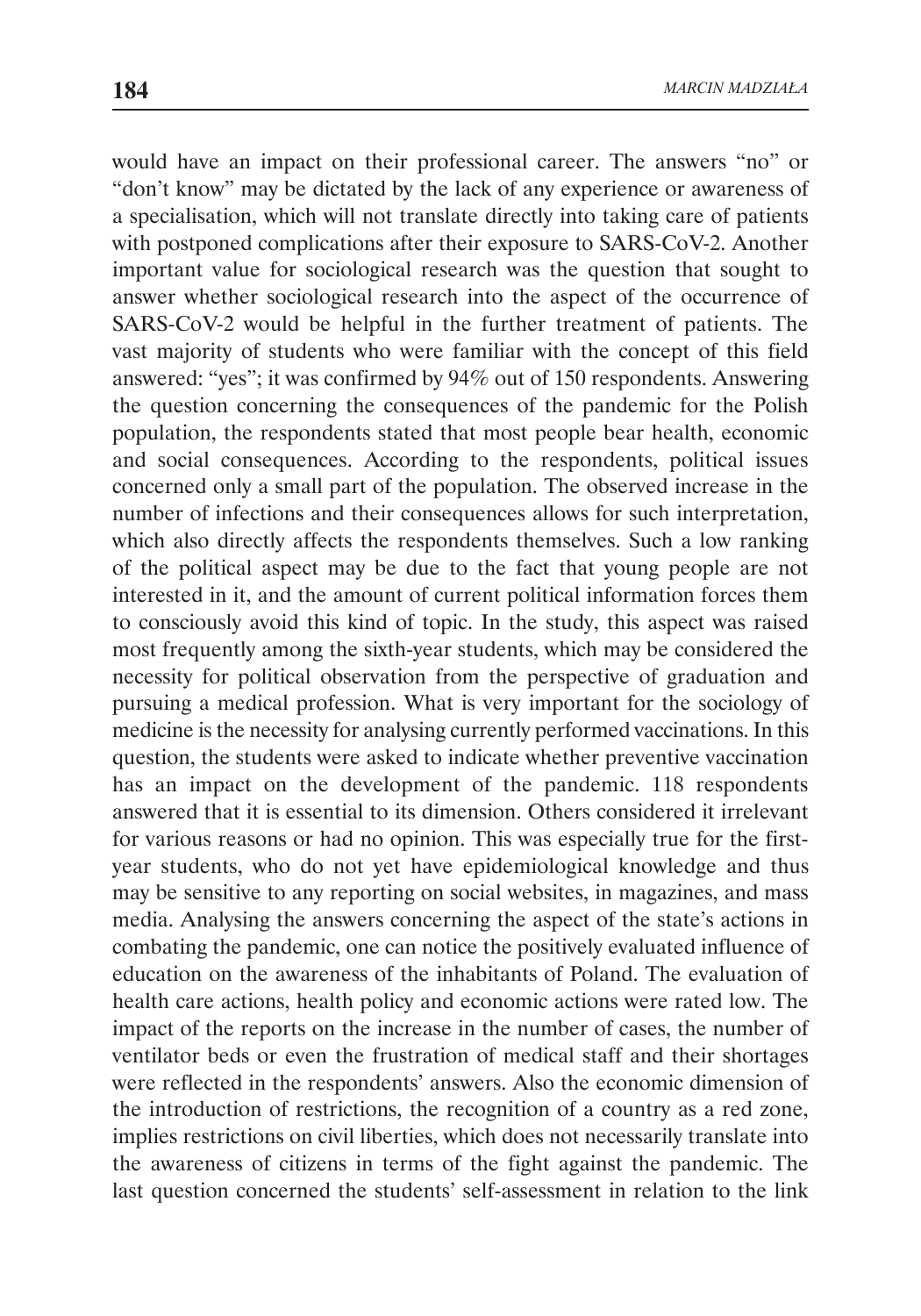between the sociology of medicine and the fact of the pandemic. It should be noted that all the students had successfully completed this subject while studying medicine, and 6 of them had previous experience studying other medical subjects. The analysis of the data evidently indicates an upward trend in the legitimacy of the link between these disciplines, which is characterised by successive stages of their studies. This is justified by the achievement of emotional maturity, resulting also from the subject matter, the type of classes conducted, as well as their own sociological observations while dealing with real patients, their needs and suffering.

# LIST OF REFERENCES

- Balarezo-López, G. (2018) 'Medical sociology: origin and field of action'. *Revista de Salud Pública* (Bogota). 20(2), 265–270.
- Barański, J. and Piątkowski, W. (2002) *Zdrowie i choroba wybrane problemy socjologii medycyny* [*Health and disease – selected problems of medical sociology*]. Wrocław: Atut.
- Duszyński, J., Afelt, A., Ochab-Marcinek, A. et al. (2020) *Zrozumieć COVID‑19. Opracowanie zespołu ds. COVID-19 przy Prezesie Polskiej Akademii Nauk* [*Understanding COVID-19. Paper by the COVID-19 Advisory Team to the President the Polish Academy of Sciences*]. Warszawa: PAN. [online] available from https://informacje.pan.pl/images/2020/opracowanie-covid19-14-09-2020/ZrozumiecCovid19\_opracowanie\_PAN.pdf [21 Mrach 2021].
- Gloster, A.T., Lamnisos, D., Lubenko, J. et al. (2020) 'Impact of COVID-19 pandemic on mental health: An international study'. *PLos One* 15(12).
- Jarynowski, A., Wójta-Kempa and M., Belik, V. (2020) 'Trends in interest of COVID-19 on Polish Internet'. *Przegląd Epidemiologiczny* 74(2), 258–275.
- Klingemann, J.I., and Sokołowska, M. (2011) 'Inspiracje i kontynuacje' ['Inspiration and continuation']. *Studia Socjologiczne* 3 (202).
- Łódzki, B. (2017) 'Medialny obraz rzeczywistości' ['Media image of reality']. *Studia Socialia Cracoviensia* 9, 1(16).
- Ostrowska, A. (2009) *Socjologia medycyny: podejmowane problemy, kategorie analizy* [*Medical sociology: undertaken problems, categories of analysis*]. Warszawa: IFiS PAN.
- Piątkowski, W. (2009) *Lecznictwo niemedyczne perspektywa socjologiczna*. [*Non-medical treatment – sociological perspective*]. w: B. Płonka-Syroka (red.), Socjologia medycyny. Podejmowane problemy, kategorie, analizy. Warszawa: IFiS PAN.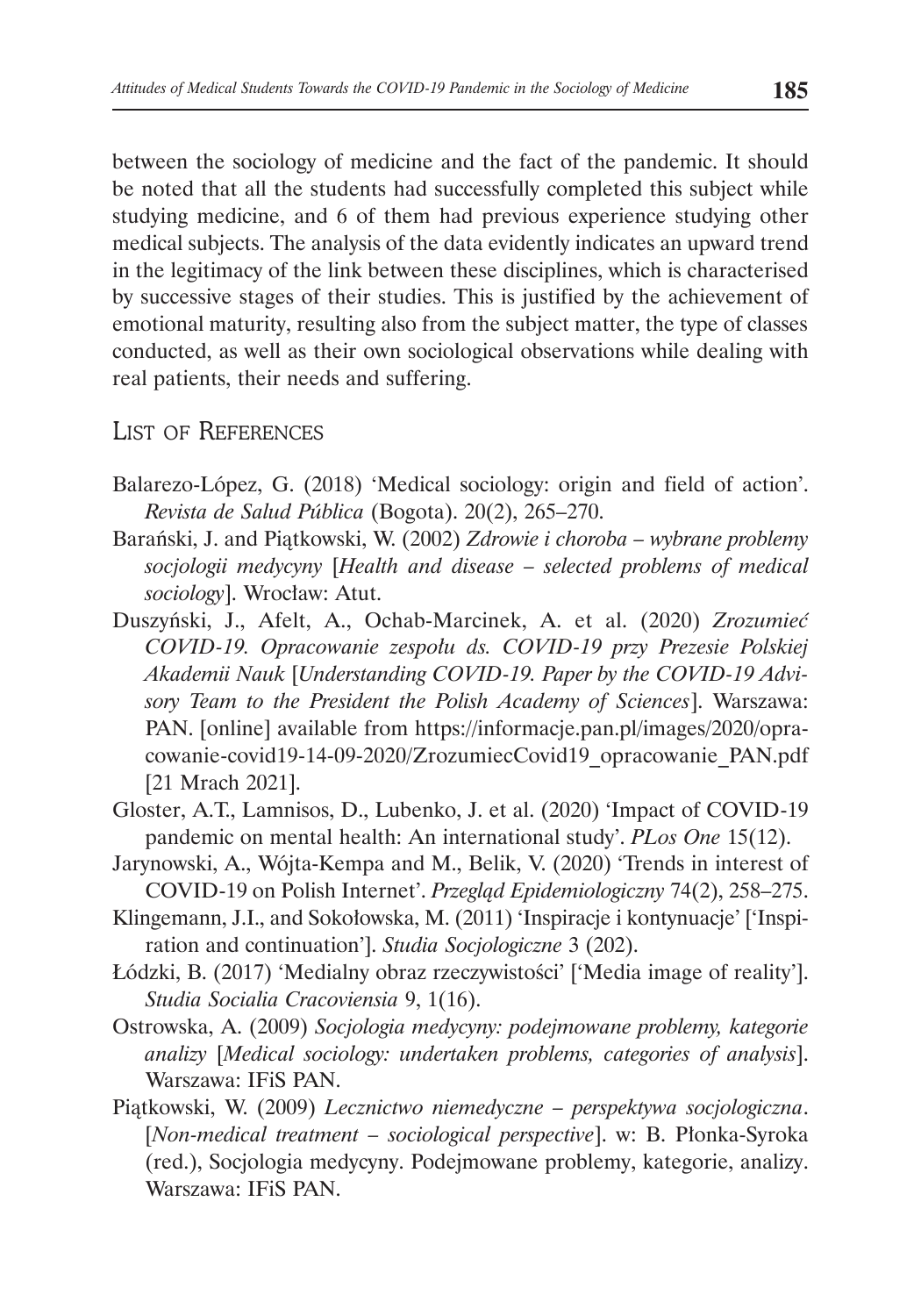- Serwis Rzeczypospolitej Polskiej, Raport zakażeń koronawirusem (SARS- -CoV-2) [online] available from <https://www.gov.pl/web/koronawirus/ wykaz-zarazen-koronawirusem-sars-cov-2?utm\_source=google&utm\_ medium=cpc&utm\_campaign=WH\_SEA\_DSA\_Koronawirus&utm\_term=&utm\_content=490372108690> [21 March 2021].
- Tobiasz-Adamczyk, B. (2010) *Badania nad jakością życia uwarunkowaną stanem zdrowia* [*Research on the quality of life conditioned by the state health*]. w: Piątkowski W. (red.), Socjologia z medycyną. W kręgu myśli naukowej Magdaleny Sokołowskiej. Warszawa: IFiS PAN.
- Tobiasz-Adamczyk, B. (2015) *Wybrane aspekty relacji pomiędzy socjologią medycyny a socjologią choroby* [*Selected aspects of the relation between the sociology of medicine and the sociology of sickness*]. *Annales Universitatis Paedagogicae Cracoviensis. Studia Sociologica* 1(7), 78–96.
- Wang, Z.H., Qi, S.G., Zhang, H., Mao, P.X., He, Y.L., Li, J., Xiao, S.Y., Peng, H.M., Sun, W.W., Guo, H.Y., Liu, M. (2020) 'Impact of the COVID‑19 epidemic on anxiety among the elderly in community'. Zhonghua Yi Xue Za Zhi. 100(40).

Attitudes of Medical Students Towards the COVID-19 PANDEMIC IN THE SOCIOLOGY OF MEDICINE

# Abstract

The sociology of medicine is essential for shaping social attitudes in the future physician-patient relationship. The contemporary pandemic SARS-CoV-2 coronavirus and the COVID-19 disease it causes compel research into the aspect of analysing the attitudes of future physicians who will have to treat the subsequent complications of this disease. 150 medical students from years I, III and VI participated in the survey. The results show that the awareness and attitudes adopted by the students are closely related to the increase in knowledge and are adequate for the subsequent years of study.

Key words: sociology of medicine, SARS-CoV-2, COVID-19, medical student, medical faculty